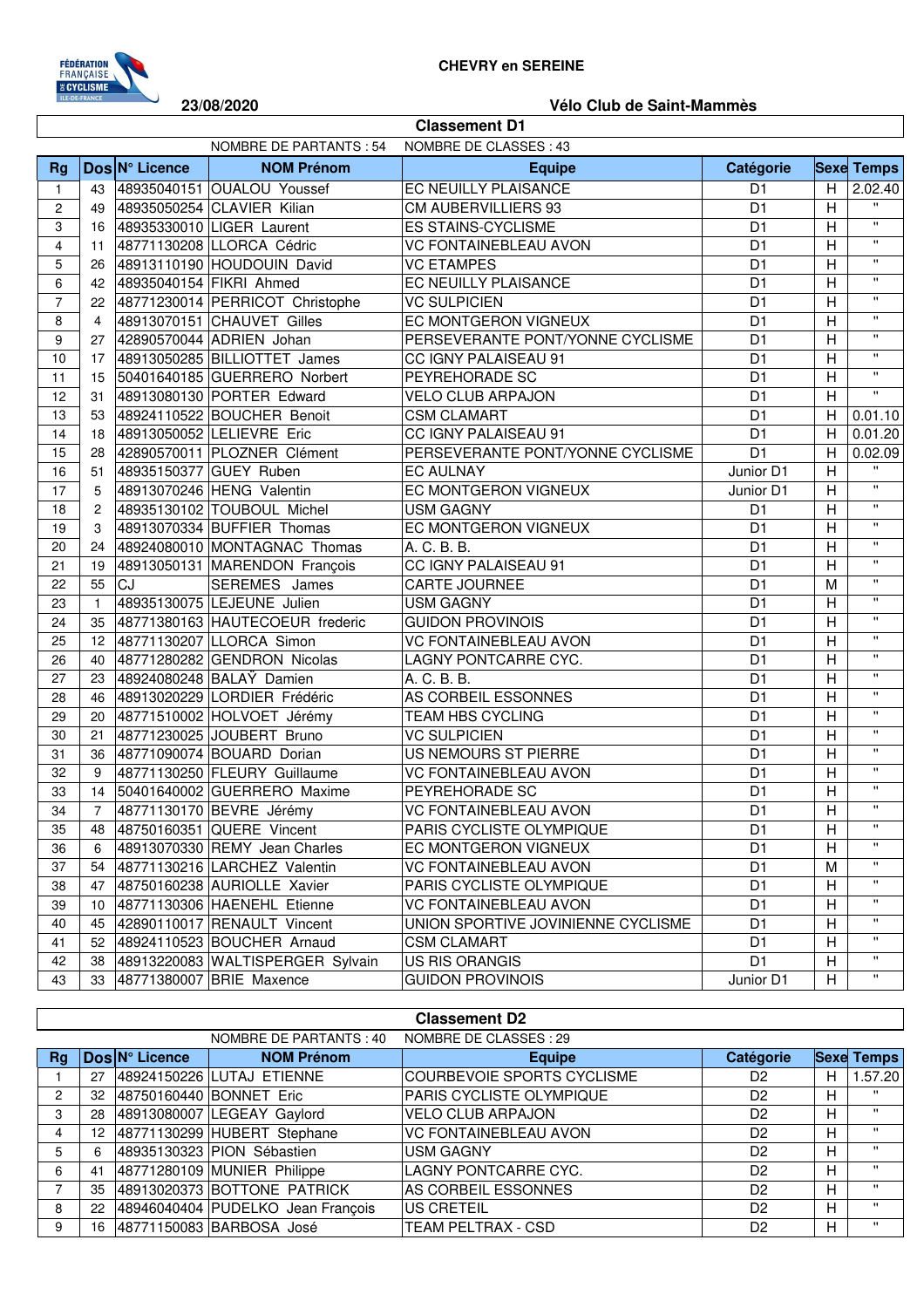| 10 | 21 |    | 48913480015 PELLETIER Jérôme    | CC SAINT PIERRE DU PERRAY    | D <sub>2</sub> | H | $\mathbf{H}$ |
|----|----|----|---------------------------------|------------------------------|----------------|---|--------------|
| 11 | 11 |    | 48771130004 BOISGIBAULT Fabrice | <b>VC FONTAINEBLEAU AVON</b> | D <sub>2</sub> | H | $\mathbf{H}$ |
| 12 | 15 |    | 48771130227 SIBLET Sébastien    | <b>VC FONTAINEBLEAU AVON</b> | D <sub>2</sub> | н | $\mathbf{H}$ |
| 13 | 42 | CJ | CHILELLI Elvio                  | <b>CARTE JOURNEE</b>         | D <sub>2</sub> | M | 0.01.15      |
| 14 | 10 |    | 48771130064 BEAULIEU Patrick    | <b>VC FONTAINEBLEAU AVON</b> | D <sub>2</sub> | н | $\mathbf{H}$ |
| 15 | 8  |    | 48913070232 MOUNAT Romain       | EC MONTGERON VIGNEUX         | D <sub>2</sub> | н | $\mathbf{H}$ |
| 16 | 3  |    | 48935130051 LE TORIELLEC Yves   | <b>USM GAGNY</b>             | D <sub>2</sub> | Н | 0.02.37      |
| 17 | 14 |    | 48771130272 PICH Jean Luc       | <b>VC FONTAINEBLEAU AVON</b> | D <sub>2</sub> | н | $\mathbf{u}$ |
| 18 | 36 |    | 42891050074 GEMINNE Olivier     | <b>VELO CLUB DU SENONAIS</b> | D <sub>2</sub> | Н | $\mathbf{H}$ |
| 19 |    |    | 48913070056 GUILLEMIN Thierry   | EC MONTGERON VIGNEUX         | D <sub>2</sub> | н | $\mathbf{H}$ |
| 20 | 5  |    | 48935130329 PAGES Wilfried      | <b>USM GAGNY</b>             | D <sub>2</sub> | H | $\mathbf{H}$ |
| 21 | 37 |    | 48935190046 GUARY Eddy          | <b>SE PAVILLONNAIS</b>       | D <sub>2</sub> | н | $\mathbf{H}$ |
| 22 | 19 |    | 48771150151 WETZSTEIN Laurent   | TEAM PELTRAX - CSD           | D <sub>2</sub> | н | $\mathbf{H}$ |
| 23 | 13 |    | 48771130315 MAUVAIS Clément     | <b>VC FONTAINEBLEAU AVON</b> | D <sub>2</sub> | н | $\mathbf{H}$ |
| 24 | 29 |    | 48913080127 MUZZARELLI Grégoire | <b>VELO CLUB ARPAJON</b>     | D <sub>2</sub> | н | $\mathbf{H}$ |
| 25 | 9  |    | 48913070148 POISSON Emmanuel    | EC MONTGERON VIGNEUX         | D <sub>2</sub> | н | $\mathbf{H}$ |
| 26 | 40 |    | 48771210062 BOURREAU Sébastien  | <b>CC PONTHIERRY PRINGY</b>  | D <sub>2</sub> | н | $\mathbf{H}$ |
| 27 | 4  |    | 48935130324 MARTORELL Laurent   | <b>USM GAGNY</b>             | D <sub>2</sub> | н | $\mathbf{H}$ |
| 28 | 18 |    | 48771150019 RICHARD Olivier     | TEAM PELTRAX - CSD           | D <sub>2</sub> | н | $\mathbf{H}$ |
| 29 | 17 |    | 48771150192 MARIA Didier        | TEAM PELTRAX - CSD           | D <sub>2</sub> | H | $\mathbf{H}$ |
|    |    |    |                                 |                              |                |   |              |

## **Classement D3**

NOMBRE DE PARTANTS : 40 NOMBRE DE CLASSES : 38

|                 |                |                | <b>INUIVIDRE DE FARTAINTS. 40</b>                      | INVINIDINE DE ULAJJEJ. JO     |                  |                         |                         |
|-----------------|----------------|----------------|--------------------------------------------------------|-------------------------------|------------------|-------------------------|-------------------------|
| <b>Rg</b>       |                | Dos N° Licence | <b>NOM Prénom</b>                                      | <b>Equipe</b>                 | Catégorie        |                         | <b>Sexe Temps</b>       |
| 1               | 26             |                | 44450830682 DA SILVA Jimmy                             | <b>GUIDON CHALETTOIS</b>      | $\overline{D3}$  | $\overline{H}$          | 1.45.03                 |
| $\overline{c}$  | 15             |                | 48771090300 PILLOT Michel                              | <b>US NEMOURS ST PIERRE</b>   | D <sub>3</sub>   | $\overline{\mathsf{H}}$ |                         |
| $\overline{3}$  | 41             | <b>CJ</b>      | <b>DESBOIS</b> Jean Baptisite                          | <b>CARTE JOURNEE</b>          | D <sub>3</sub>   | M                       | $\overline{\mathbf{u}}$ |
| 4               | 38             | CJ             | <b>DECLERCQ Clément</b>                                | <b>CARTE JOURNEE</b>          | D <sub>3</sub>   | $\overline{M}$          | $\overline{\mathbf{u}}$ |
| 5               | 23             |                | 42891050266 POSENATO Claude                            | <b>VELO CLUB DU SENONAIS</b>  | D <sub>3</sub>   | $\overline{\mathsf{H}}$ | $\overline{\mathbf{u}}$ |
| 6               | 9              |                | 48935040148 LEGENTIL Serge                             | EC NEUILLY PLAISANCE          | $\overline{D3}$  | $\overline{\mathsf{H}}$ | $\overline{\mathbf{u}}$ |
| $\overline{7}$  | 16             |                | 48771230058 BACHEROT Gérard                            | <b>VC SULPICIEN</b>           | D <sub>3</sub>   | $\overline{\mathsf{H}}$ | $\overline{\mathbf{u}}$ |
| 8               | 3              |                | 48935130311 LEMAITRE Laurent                           | <b>USM GAGNY</b>              | $\overline{D3}$  | $\overline{\mathsf{H}}$ | $\overline{\mathbf{u}}$ |
| $\overline{9}$  | 6              |                | 48771130324 GALVAING Damien                            | <b>VC FONTAINEBLEAU AVON</b>  | D <sub>3</sub>   | $\overline{\mathsf{H}}$ | $\overline{\mathbf{u}}$ |
| 10              | 25             |                | 44453030134 MERLAEN Patrick                            | <b>VC DU BEAUNOIS</b>         | D <sub>3</sub>   | $\overline{\mathsf{H}}$ | $\overline{\mathbf{u}}$ |
| 11              | 30             |                | 48782160102 MICHAELI Andre                             | EC VELIZY 78                  | D <sub>3</sub>   | $\overline{\mathsf{H}}$ | $\overline{\mathbf{u}}$ |
| 12              | 28             |                | 48924010356 MATHE Bruno                                | <b>CSM PUTEAUX</b>            | D <sub>3</sub>   | $\overline{\mathsf{H}}$ | π                       |
| 13              | 35             |                | 48771420038 LEONARD Luc                                | <b>UCM VENEUX LES SABLONS</b> | D <sub>3</sub>   | $\overline{H}$          | $\overline{\mathbf{u}}$ |
| 14              | 37             |                | 48938000008 LE MOIGNE Eric                             | <b>LICENCE INDIVIDUELLE</b>   | D <sub>3</sub>   | M                       | $\overline{\mathbf{u}}$ |
| 15              | $\overline{2}$ |                | 48935130221 DOUCET Michel                              | <b>USM GAGNY</b>              | Arbitre Régional | $\overline{\mathsf{H}}$ | $\overline{\mathbf{u}}$ |
| 16              | 5              |                | 48771130328 DESMOULINS Didier                          | <b>VC FONTAINEBLEAU AVON</b>  | D <sub>3</sub>   | $\overline{H}$          | $\overline{\mathbf{u}}$ |
| 17              | 40             | <b>CJ</b>      | <b>SARRET Loic</b>                                     | <b>CARTE JOURNEE</b>          | D <sub>3</sub>   | M                       | π                       |
| 18              | 42             |                | 48771240036 HUET Sébastien                             | <b>VC SAINT-MAMMES</b>        | D <sub>3</sub>   | M                       | $\overline{\mathbf{u}}$ |
| 19              | $\overline{4}$ |                | 48771130179 BENABDELMOUMENE Abde VC FONTAINEBLEAU AVON |                               | D <sub>3</sub>   | $\overline{H}$          | 0.01.57                 |
| 20              | 12             |                | 48771150160 HALBOUT Franck                             | <b>TEAM PELTRAX - CSD</b>     | D <sub>3</sub>   | $\overline{\mathsf{H}}$ | $\overline{\mathbf{u}}$ |
| 21              | 8              |                | 48771130329 LESAGE Didier                              | <b>VC FONTAINEBLEAU AVON</b>  | D <sub>3</sub>   | $\overline{\mathsf{H}}$ | $\overline{\mathbf{u}}$ |
| 22              | 22             |                | 42891050387 PICHLER Eric                               | <b>VELO CLUB DU SENONAIS</b>  | D <sub>3</sub>   | $\overline{\mathsf{H}}$ | $\overline{\mathbf{u}}$ |
| 23              | 11             |                | 48771150124 DE OLIVEIRA Carlos                         | <b>TEAM PELTRAX - CSD</b>     | D <sub>3</sub>   | $\overline{\mathsf{H}}$ | $\overline{\mathbf{u}}$ |
| 24              | 39             | <b>CJ</b>      | <b>TUMOINE Eric Pierre</b>                             | <b>CARTE JOURNEE</b>          | D <sub>3</sub>   | M                       | $\overline{\mathbf{u}}$ |
| 25              | 20             |                | 48935100206 CHANTEUR José                              | <b>VCA DU BOURGET</b>         | $\overline{D3}$  | $\overline{\mathsf{H}}$ | $\pmb{\mathsf{H}}$      |
| 26              | 36             | <b>CJ</b>      | MINITTI Patrick                                        | CARTE JOURNEE                 | D <sub>3</sub>   | M                       | $\overline{\mathbf{u}}$ |
| 27              | 13             |                | 48771150210 REINE Thierry                              | <b>TEAM PELTRAX - CSD</b>     | D <sub>3</sub>   | $\overline{\mathsf{H}}$ | $\overline{\mathbf{u}}$ |
| $\overline{28}$ | 33             |                | 48913070032 GALLAND Serge                              | EC MONTGERON VIGNEUX          | D <sub>3</sub>   | $\overline{\mathsf{H}}$ | $\overline{\mathbf{u}}$ |
| $\overline{29}$ | 14             |                | 48771150031 SEGUIN Frédéric                            | <b>TEAM PELTRAX - CSD</b>     | D <sub>3</sub>   | $\overline{\mathsf{H}}$ | π                       |
| 30              | 18             |                | 48771230017 VERGER Patrice                             | <b>VC SULPICIEN</b>           | D <sub>3</sub>   | $\overline{\mathsf{H}}$ | $\overline{\mathbf{u}}$ |
| $\overline{31}$ | $\overline{7}$ |                | 48771130107 GONZO Jean Philippe                        | <b>VC FONTAINEBLEAU AVON</b>  | D <sub>3</sub>   | $\overline{\mathsf{H}}$ | π                       |
| 32              | 19             |                | 48935230006 DEWILDE Philippe                           | <b>EC NOISEENNE</b>           | D <sub>3</sub>   | $\overline{\mathsf{H}}$ | $\overline{\mathbf{u}}$ |
| 33              | 21             |                | 48946080006 ATTOUMANI Assadi                           | <b>TROPIKANA</b>              | D <sub>3</sub>   | $\overline{\mathsf{H}}$ | $\mathbf{H}$            |
| 34              | 29             |                | 52721920024 GUILLIER ROMAIN                            | <b>VS FERTOIS</b>             | $\overline{D3}$  | $\overline{\mathsf{H}}$ | $\overline{\mathbf{u}}$ |
| 35              | 27             |                | 44450830162 NERON Pascal                               | <b>GUIDON CHALETTOIS</b>      | D <sub>3</sub>   | $\overline{\mathsf{H}}$ | $\overline{\mathbf{u}}$ |
| $\overline{36}$ | $\overline{1}$ |                | 48771240004 TARDIVEAU Daniel                           | <b>VC SAINT-MAMMES</b>        | D <sub>3</sub>   | $\overline{\mathsf{H}}$ | $\overline{\mathbf{u}}$ |
| 37              | 31             |                | 48750160432 BOUTON Frédéric                            | PARIS CYCLISTE OLYMPIQUE      | D <sub>3</sub>   | $\overline{\mathsf{H}}$ | π                       |
| 38              |                |                | 24 48913020099 PEZZOLI Eric                            | AS CORBEIL ESSONNES           | $\overline{D3}$  | $\overline{\mathsf{H}}$ | $\overline{\mathbf{u}}$ |

|    | <b>Classement D4</b>                             |                         |                              |                                  |                  |   |                   |  |  |  |
|----|--------------------------------------------------|-------------------------|------------------------------|----------------------------------|------------------|---|-------------------|--|--|--|
|    | NOMBRE DE CLASSES: 31<br>NOMBRE DE PARTANTS : 42 |                         |                              |                                  |                  |   |                   |  |  |  |
| Rg |                                                  | Dos N° Licence          | <b>NOM Prénom</b>            | <b>Equipe</b>                    | <b>Catégorie</b> |   | <b>Sexe Temps</b> |  |  |  |
|    | 37                                               |                         | 42890570003 BERY Thierry     | PERSEVERANTE PONT/YONNE CYCLISME | D4               | Н | 1.35.10           |  |  |  |
| റ  | 39                                               |                         | 48771490048 GRANIER Luc      | <b>ISC GRETZ TOURNAN</b>         | D4               | н | 0.00.02           |  |  |  |
| C. | 18                                               |                         | 48913460003 RENAUD Dominique | AIRPORT A.O.C. WISSOUS           | D4               | Н | 0.00.55           |  |  |  |
|    | 26                                               |                         | 48913400050 PECHEUX Richard  | CMOM TEAM CYCLISTE MORANGIS      | D4               | Н | $\mathbf{u}$      |  |  |  |
|    | 38                                               | 48771040250 LIBRE David |                              | PEDALE COMBS LA VILLAISE         | D4               | н | $\mathbf{H}$      |  |  |  |

Г

 $\overline{\phantom{a}}$